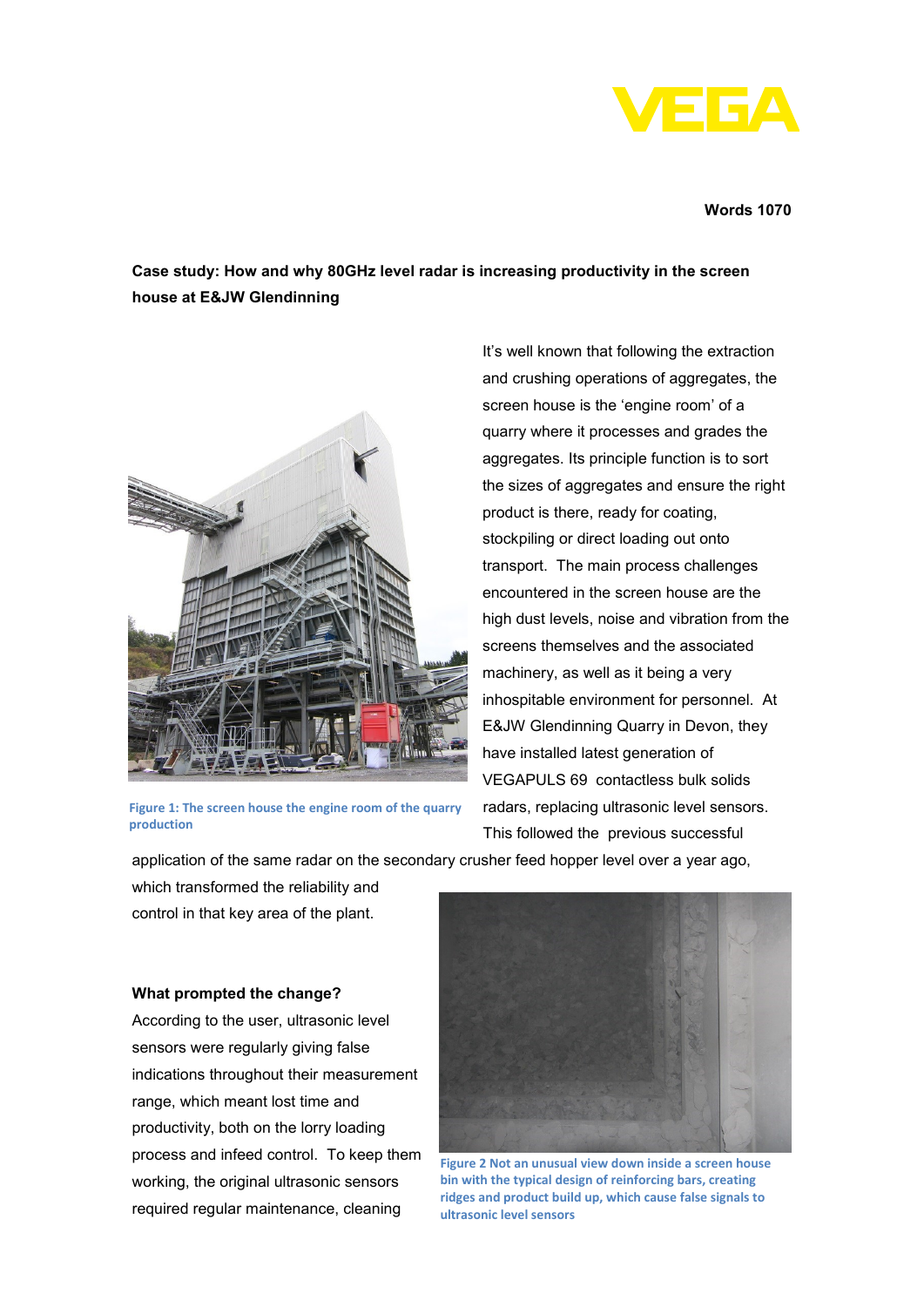and adjustment with false signal mapping of the silos. Although this may not be frequent to the individual sensors, maybe a few times per year, when multiplied by tens of sensors, along with the associated outages and delays, this really becomes a significant problem. A typical example of these outages; the plant operator would start to load out to a lorry based on the initial level reading of a particular grade, then being unable to complete the loading process due to the bin running empty and the lorry then having to be topped up by a loading shovel from the quarry stockpiles, losing time, making extra traffic movements and taking resources from other areas of the quarry. Then, once mistrust of level readings takes hold, it can be difficult to regain.

#### **The materials involved**

The materials measured are from 0-4mm with very high dust levels inside the bins, to 60mm size where high levels of filling noise can also be encountered. The sensors are deployed across 9 bins (see attached SCADA image). The plant has a 600TPH load out capacity for road going lorry's and internal dumpers feed the

ready-mix and block production plants. So an accurate 'picture' for the operators is a key component for efficient running of the plant.



**Figure 3 The scada screeen now has reliable representation of the bin levels for efficient operation of the screen house**



**Figure 4: Sensors installed in the floor close to the screen infeed, but unaffected by in flight product and build up on the walls**

#### **What about the increased costs and installation?**

Radar based level sensors are not as expensive as people think, otherwise they wouldn't be the fastest growing level technology for bulk solids. The price is equivalent to high power ultrasonic sensors, which often get used anyway in applications with high dust levels. So the difference when coupled with the performance increase becomes very marginal. However, the payback from using a more reliable solution can be very quick indeed. The installation in the screen house was easy, the sensors were supplied with flanges to match the current sensor locations and they were

able to utilise the same cabling. This new 80 GHz radar innovation also has an extremely capable measuring range span, from just a few hundred centimetres up to 120m, offering excellent versatility for solutions in silos,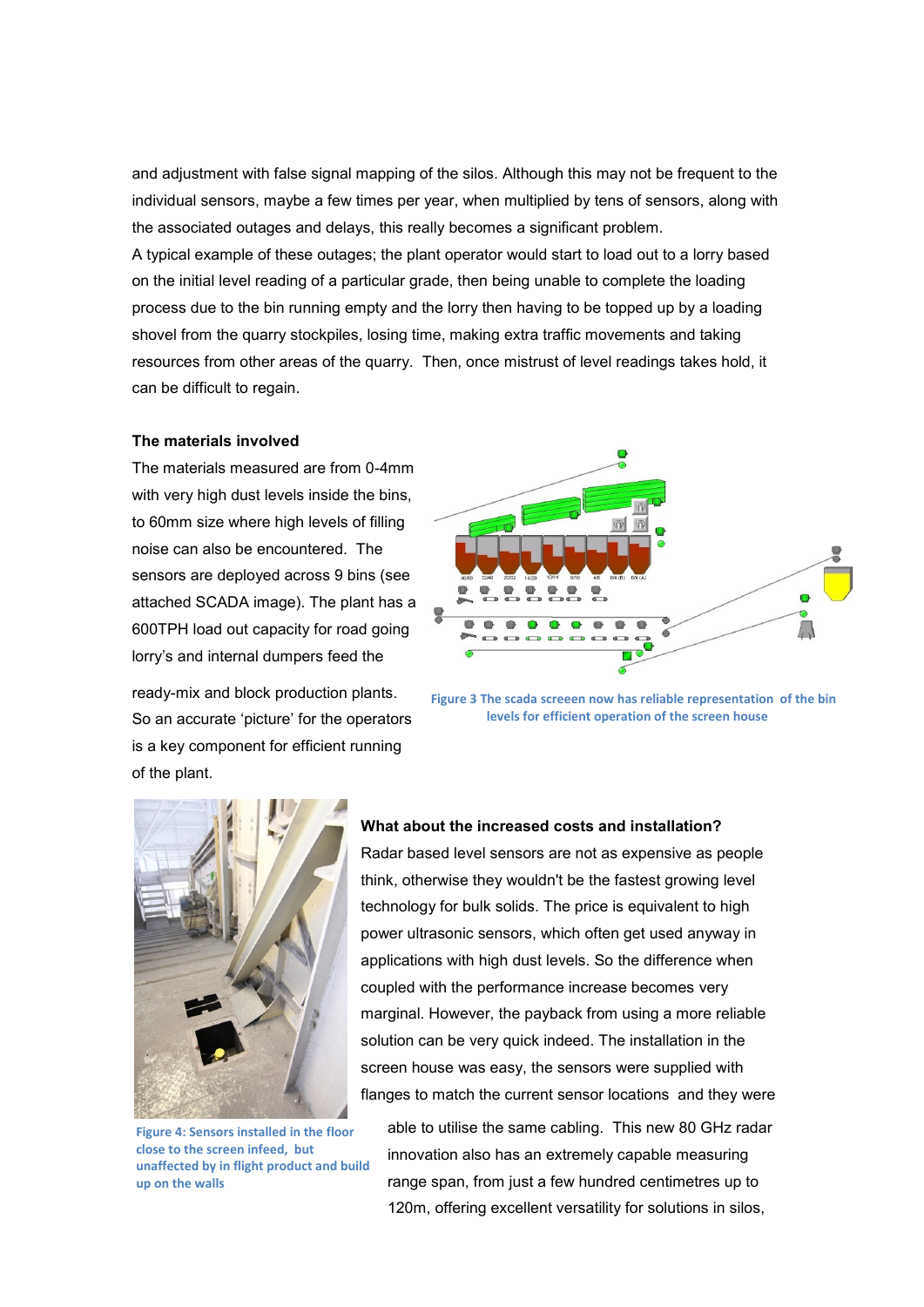hoppers, crushers, mobile stockpile levels and even fast change response for conveyor positioning. The sister device an 80GHz radar for liquids, is also suitable for Bitumen tank level.

## **Why is radar technology better for level in this application?**

It uses microwave signals to measure level, they are unaffected by in flight dust, air movement, pressure, temperature or filling noise, that often affects ultrasonic sensors. The new 80GHz radar has excellent focussing too, a 3.5 degree beam angle is typical, so it can easily avoid the build up on the sides of the bins and focus just on the product level, from top to bottom. The higher frequency is also unaffected by even very large amounts of build up from aggregate dust on the transducer face, which again this can quickly attenuate ultrasonic sensor signals. A question regularly asked: Is microwave based radar safe to use? Latest generation radar devices are safe, they conform to EN LPR (Level Probing Radar) standards, so they can be used both inside or outside the plant with absolutely no risks to personnel.

### **So what has been the outcome for this plant?**

Since the installation of the new sensors, Glendinning have seen an increase in plant throughput. The operators are able to control and trim bin levels efficiently. The level increase and decrease is followed in a smoother, more accurate manner, offering a truly 'analogue or dynamic ' representation, rather than a series of jumps and steps they had before. Because there are no false high level alarms, the plant does not unnecessarily place the infeed on hold either, as they are able to trust the levels seen on the SCADA screens. There has been a decrease in the extra traffic movements when directing lorries to the plant or stockpiles, the reduced pressure on stock loader shovels frees them to load the products they are designated for. Of course lower demands on electrical, control and instrument engineers also frees their time for projects and proactive maintenance, as well as reducing risk from working in these areas. They also purchased another set of sensors for the course screens to complete the efficiency improvements across the screen house.

### **The future?**

This site is now also testing a new VEGA innovation: a Bluetooth sensor set up and maintenance tool. Using Smart phone, tablet or PC with Bluetooth, all VEGA devices can be easily and safely commissioned, and simply monitored. The VEGA Tools IOS or Android App can be downloaded for free, and it is low enough cost for any 'plics' transmitter (even all those manufactured since 2002) to have Bluetooth capability to securely communicate via encrypted, protected communications. This increases speed of set up and removes the need for personnel to climb silos or work in hostile locations.